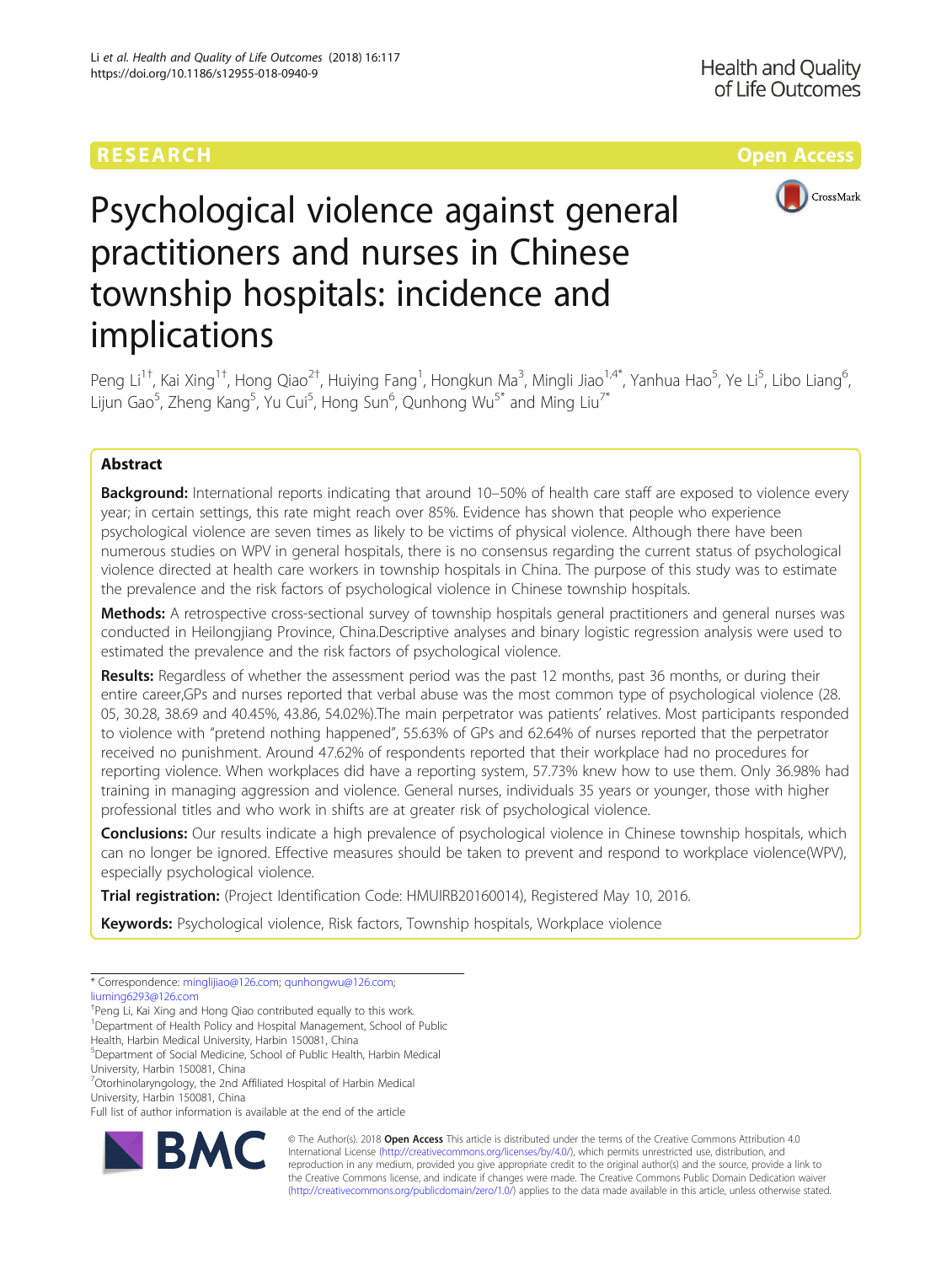# <span id="page-1-0"></span>Background

Workplace violence (WPV) is defined as "incidents where staff are abused, threatened or assaulted in circumstances related to their work, including commuting to and from work, involving an explicit or implicit challenge to their safety, well-being or health" [[1](#page-8-0)]. Health care workers are 16 times as likely to experience WPV as are other workers, while nurses in particular are three times as likely [[2](#page-8-0)]. WPV against health care workers is common across different countries [\[3](#page-8-0)–[5\]](#page-8-0), with international reports indicating that around 10–50% of health care staff are exposed to violence every year; in certain settings, this rate might reach over 85% [\[6](#page-8-0)].

According to the World Health Organization (WHO), WPV can be categorized as physical, psychological (emotional), sexual, and racial [\[7\]](#page-8-0). Physical and psychological violence are both common, but psychological violence appears to be more so [[8\]](#page-8-0). Psychological violence can be defined as the intentional act against a person or collective force that results in physical, mental, spiritual, moral, and social harm, including insults, threats, attacks, verbal abuse, and harassment [[1](#page-8-0)]. This definition of psychological violence, created by the WHO, is what we employ in the present study.

More specifically, we operationalize psychological violence as verbal abuse, Yi Nao, threats, and sexual harassment. Health care workplaces in China are unique given the involvement of Yi Nao, which is literally defined as "health care disturbance." Hesketh and Wu described Yi Nao as gangs consisting "largely of unemployed people with a designated leader. They threaten and assault hospital personnel, damage facilities and equipment, and prevent the normal activities of the hospital." More broadly, Yi Nao can mean any medical or hospital disturbance created by a group of people—such as patients, patients' families, relatives, or Yi Nao gang members hired by patients or their families—who gather at hospitals involved in disputes with patients for actual or perceived medical malpractice. A 2006 survey of 270 [tertiary](http://en.wikipedia.org/wiki/Tertiary_hospital) [hospitals](http://en.wikipedia.org/wiki/Tertiary_hospital) reported that over 73% of the participating hospitals had experienced Yi Nao [\[9\]](#page-8-0). The aim of Yi Nao is typically to force the hospital to reduce costs or obtain compensation. When financial benefit is their main target, these gangs use extreme acts or criminal behaviors in a devious manner, often avoiding physical violence that would lead to formal punishment under the law; instead, they tend to threaten or abuse health care workers verbally to pressure hospitals into accepting their demands.

Psychological and physical violence among health care workers is associated with decreased job satisfaction, increased occupational strain, and poor patient care outcomes [\[10](#page-8-0)–[12\]](#page-8-0). Additionally, WPV negatively influences health care workers' organizational commitment [\[13](#page-8-0)]. Moreover, the consequences for the patients and entire facility are serious because the health care workers who perceive themselves at risk of violence are likely to offer poorer quality care and treatment, which in turn has adverse outcomes for patients [\[14](#page-8-0)]. Sometimes psychological or verbal abuse has more severe consequences than acts of physical violence.

Evidence has shown that people who experience psychological violence are seven times as likely to be victims of physical violence [[15](#page-8-0)]. Studies set in America in 2004 and 2015 have shown that verbal abuse is the most frequent type of violence reported by physicians and nurses (39–99%), with physical violence being experienced by only  $1-11\%$  [[16](#page-8-0)–[18](#page-8-0)]. Furthermore, in a study in Pakistan, more than two-thirds of the respondents  $(n)$  $= 121/164$ , 73.8%) were victims of violence in the preceding 12 months, with verbal abuse ( $n = 104/121$ , 86%) being the main type of aggression [[19\]](#page-8-0). In Jordan, the prevalence of verbal abuse by patients and visitors was 63.9%, while for physical abuse, 7.2% was committed by patients and 3.1% by visitors [[20](#page-8-0)]. Approximately 30% of hospital staff in central Taiwan reported having experienced only verbal abuse  $[21]$ . In both the private and public sectors in Hong Kong, non-physical violence was found to occur more frequently than physical violence; furthermore, there is a reported lack of preparedness of many organizations in dealing with violence [[22\]](#page-8-0). In Italy, around one-tenth of workers have reported some form of physical assault in the workplace, while as many as one-third have been exposed to non-physical violence in the previous year. Nurses and physicians were found to be the most vulnerable occupations [[23](#page-8-0)].

In a past study on hospital violence in China, the incidence of violence in Chinese hospitals reached as high as 95%, indicating that the physical and verbal abuse of medical staff is common [[24](#page-8-0)]. The frequency of psychological violence has also been shown to be higher than that of physical violence—indeed, although violence and aggression towards nurses are frequent, non-physical violence appears far more prevalent (71.9%) than physical violence (7.8%). Around 24% of respondents in a Chinese study reported suffering from non-physical violence in relation to Yi Nao [[25](#page-8-0)]. Furthermore, in one survey of the general hospitals in Guangdong Province, the prevalence of psychological violence was 49.12%, while the prevalence of physical violence was 15.36%. Men were found to be more vulnerable to violence, whereas women were more vulnerable to non-physical violence [\[26\]](#page-8-0).

In China, township hospitals are comprehensive health administration and medical institutions that provide basic rural health services for people living in these towns. They are regarded as the hubs of the rural tertiary health care system. China's new round of healthcare reform and its 12th Five-Year Plan for the medical service system have focused on improving and strengthening township-level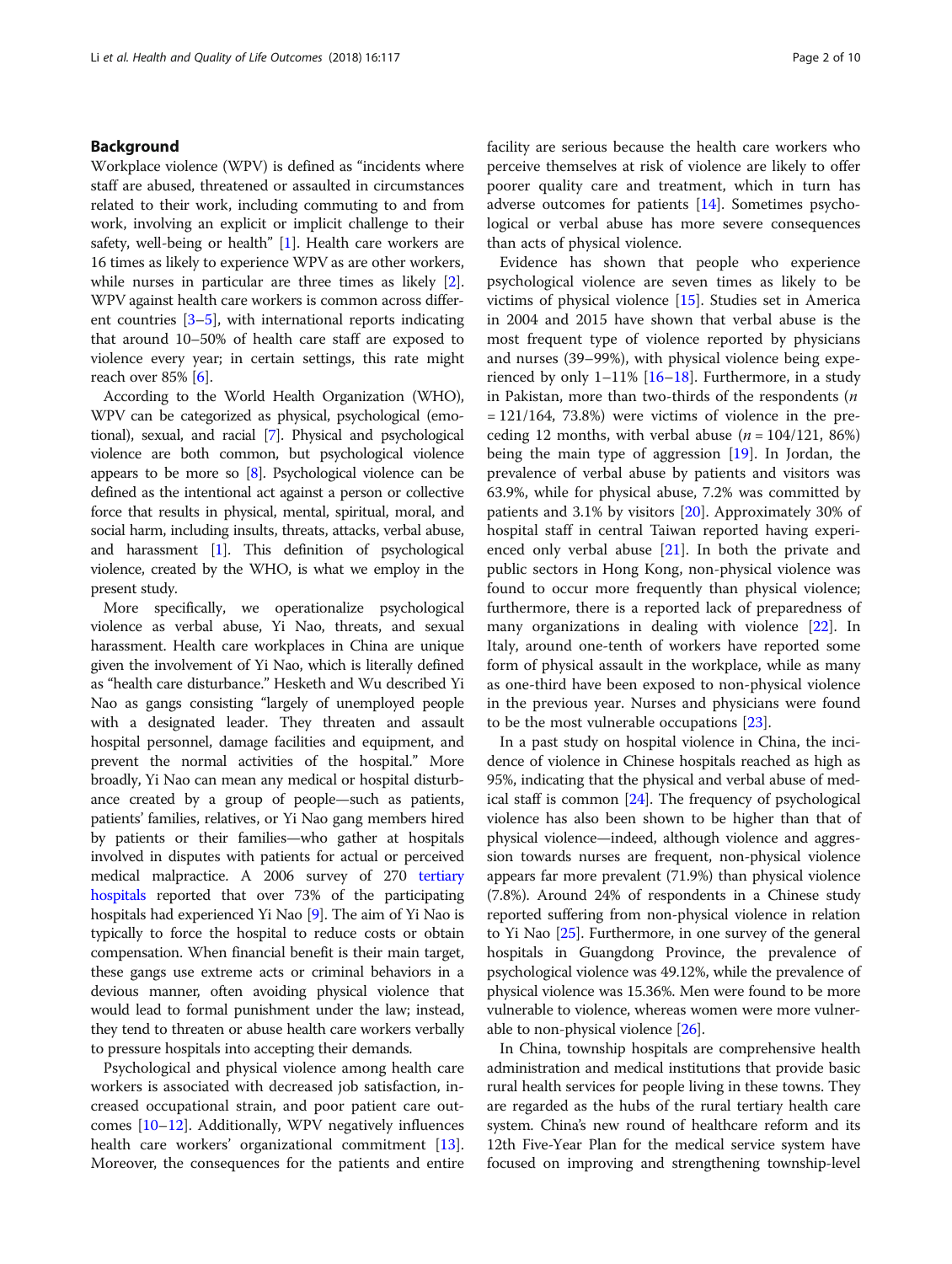health facilities. The main goal is to reduce the number of common and frequently occurring diseases. General practitioners (GPs) are central to the health care teams of township hospitals in the future because of the particular status and working characteristics of township hospitals in China [[27](#page-8-0)]. According to the China Health Statistics Yearbook 2013, a report by the Ministry of Health of China [[28](#page-8-0)], China had 37,097 township hospitals, of which there were 996 in Heilongjiang province, and these had 2081 GPs and 3616 registered nurses.

Although there have been numerous studies on WPV in general hospitals, there is no consensus regarding the current status of psychological violence directed at health care workers in township hospitals in China.What is the level of psychological violence in China's rural GPs and nurses? Does it happen to have the same risk factors as other countries? Can we directly cite the other findings to deal with the psychological violence in township hospitals in China? With these questions, we started our research. The specific purposes of this study are to identify the prevalence and severity of psychological violence against GPs and general nurses in township hospitals in Heilongjiang province, northeastern China, and to identify the risk factors contributing to psychological violence in these hospitals.

# Methods

A retrospective cross-sectional survey of general practitioners and general nurses was conducted in Heilongjiang Province, China. In 2012, Heilongjiang had a population of 38.1 million and 996 township hospitals. We randomly selected 90 township hospitals in Heilongjiang Province. Permission to administer the survey was obtained from all 90 township hospitals. The collected data were used to publish an article about physical violence in 2015 [[29](#page-8-0)].

# Data collection

The survey was conducted from September to November 2014, and access was negotiated through the participants' supervisors in every study hospital. An anonymous, self-administered paper questionnaire was distributed to each participant. The questionnaire also included a notification letter and return envelope; the study purpose and rights of the healthcare workers regarding participation were declared in the letter. The participants had 7 days to complete the questionnaire; once they had done so, they placed the completed questionnaire into the return envelope and placed the envelope into a box in the department manager's office to ensure privacy and anonymity. The data collected were secured in a locked room that could only be accessed by research personnel. In this survey, all doctors and nurses  $(N = 990)$  of the selected hospitals were approached and a total of 990 questionnaires were distributed .

# **Ouestionnaire**

The questionnaire used was developed through a literature review and by modifying a questionnaire developed in 2003 by a joint program of the International Labour Office (ILO), International Council of Nurses, WHO, and Public Services International [\[30](#page-8-0)]. First, we formally obtained documented permission to use the questionnaire from the ILO and WHO. It was then translated into Mandarin Chinese and back-translated into English to verify the accuracy of the Mandarin version. Subsequently, the questionnaire was modified to fit our study objectives and the township hospital context in China. For example, Yi Nao was included as part of the items on psychological violence because it is unique to WPV in China. The content validity was determined by a panel of 18 healthcare-related experts throughout China, who were asked to assess the questionnaire in terms of its clarity, relevance, comprehensiveness, and sensitivity to Chinese culture. After revision by the expert committee, the questionnaire was administered to 30 participants as a pre-test. All of these individuals were subsequently excluded from the study. Further modifications were taken as per these individuals' feedback. For all questions, the Cronbach's alpha coefficient was 0.86. The questionnaire was then back translated to English to verify the accuracy of the Mandarin version.

The questionnaire was divided into four sections: (1) the demographic characteristics of the respondents and workplace data; (2) physical violence, including prevalence of physical violence, and the demographic characteristics of perpetrators, attack time, attack tools, and consequences; (3) psychological violence, including prevalence, response of healthcare workers, and workers' methods of dealing with psychological violence; and (4) organizational measures, including incident reporting, supervisor support, and training programs. As this study focused on psychological violence, we used data only from sections "[Background](#page-1-0), [Results](#page-3-0), and [Discussion](#page-5-0)". Our questionnaire contains a total of 63 questions and the expected completion time is 10–15 min.

### Data analysis

The data were coded in EpiData, and analyzed using IBM SPSS Statistics 19.0 (IBM Corp., Armonk, NY). Descriptive analyses were used to address the study objectives. Binary logistic regression analysis was used to assess the potential associations between exposure to psychological violence in general (yes/no) and respondents' characteristics, including age, gender, years of experience, educational level, occupation, professional title, and shift work status. Through variable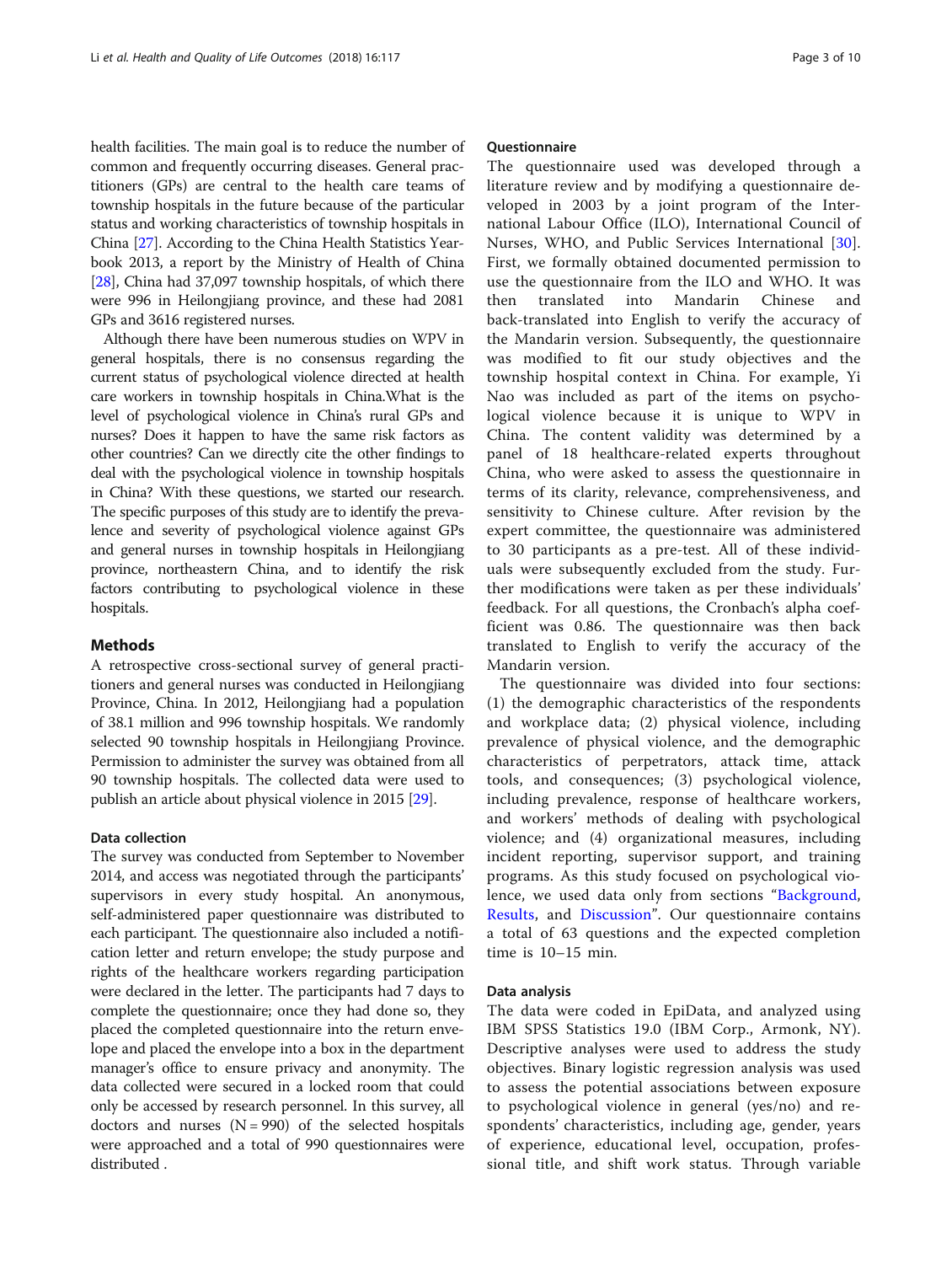<span id="page-3-0"></span>selection (criteria: independent variables were entered and excluded from a binary regression model at  $p <$ 0.05), we entered the variables that meet the requirements into the binary logistic regression model. Odds ratios (ORs) and 95% confidence intervals (CIs) were calculated;  $p < 0.05$  was considered statistically significant.

# Results

Of the 840 respondents(response rate = 84.8%), 442 were GPs and 398 were general nurses. Only valid responses and percentages were included. Both descriptive and binary logistic regression analyses are presented below.

#### Demographic characteristics of respondents

A summary of these characteristics are shown in Table 1.

## Prevalence of psychological violence

The type of violence suffered by those who suffer psychological violence is not exclusive.Due to the fact that some respondents worked less than 36 months in our survey, the number of respondents during the past 36 months was less than 840. Whether the assessment period was the past 12 months, past 36 months, or during their entire career, GPs and nurses reported that verbal abuse was the most common type of psychological violence (38.69, 54.02%; 30.28, 43.86 and 28.05%, 40.45%), followed by Yi Nao (23.08, 29.15%; 17.20, 20.10 and14.93%, 19.35%) and threats (20.36, 27.64%; 16.74, 22.98 and13.80%, 19.60%). These are shown in Table [2](#page-4-0).

# Perpetrators of psychological violence and health care workers' responses and methods of dealing with psychological violence

Of the 333 victims(during past 12 months), GPs and nurses reported that the main perpetrator were patients' relatives (48.72, 52.54%), followed by patients (37.82, 32.20%). Additionally, few colleagues (0.64, 5.09%) and superiors (1.28, 4.52%) were reported as the perpetrator. As responses to psychological violence, 50.00% of the GPs and 37.30% of the nurses pretended nothing happened, 24.32% of the GPs and 28.11% of the nurses took no measures. About more than half of the victims considered these violent incidents as preventable. In the majority of incidents reported by respondents (GPs(57.05%), nurses(61.58%)), the perpetrator received no punishment. These are shown in Table [3.](#page-4-0)

# Policy, procedures, and intervention strategies against workplace violence

Of the 840 respondents,around 47.62% of respondents  $(n = 400)$  reported that their workplace did not have procedures for reporting WPV. Where there was a

|      | <b>Table 1</b> Demographic characteristics of the respondents (N= |  |
|------|-------------------------------------------------------------------|--|
| 840) |                                                                   |  |

| Characteristics                                | Number | Percent |
|------------------------------------------------|--------|---------|
| Gender                                         |        |         |
| Male                                           | 442    | 52.62   |
| Female                                         | 398    | 47.38   |
| Age                                            |        |         |
| $<$ 35                                         | 140    | 16.67   |
| $35 - 45$                                      | 426    | 50.71   |
| >45                                            | 274    | 32.62   |
| Years of experiences                           |        |         |
| < 10                                           | 116    | 13.81   |
| $10 - 20$                                      | 394    | 46.90   |
| > 20                                           | 330    | 39.29   |
| Education                                      |        |         |
| Postgraduate                                   | 8      | 0.95    |
| Undergraduate                                  | 380    | 45.24   |
| College                                        | 348    | 41.43   |
| Technical secondary school education and below | 104    | 12.38   |
| Professional Title                             |        |         |
| Senior                                         | 170    | 20.24   |
| Intermediate                                   | 410    | 48.81   |
| Junior                                         | 192    | 22.86   |
| No title                                       | 68     | 8.09    |
| Occupation                                     |        |         |
| General practitioner                           | 442    | 52.62   |
| General nurse                                  | 398    | 47.38   |
| Work in shifts                                 |        |         |
| Yes                                            | 385    | 45.83   |
| <b>No</b>                                      | 455    | 54.17   |

reporting system, only 57.73% ( $n = 254$ ) of respondents knew how to use it. Furthermore, 55.00% ( $n = 462$ ) of respondents said that there was no incentive to report workplace violence. Only 39.17% reported having training in managing aggression and violence, and a total of 54.05% respondents ( $n = 454$ ) reported that there were no specific measures for dealing with psychological violence in their workplace. All of the rates are presented in Table [4](#page-5-0).

# Binary logistic regression analysis

According to the logistic regression analyses, age, occupation, and professional title of respondents were found to have significant associations with exposure to psychological violence in general. More specifically, the odds of psychological violence were lower respondents who were 35 and 45 years (OR = 0.423, 95% CI = 0.280, 0.639), and 45 years and older (OR = 0.484, 95% CI = 0.313, 0.750)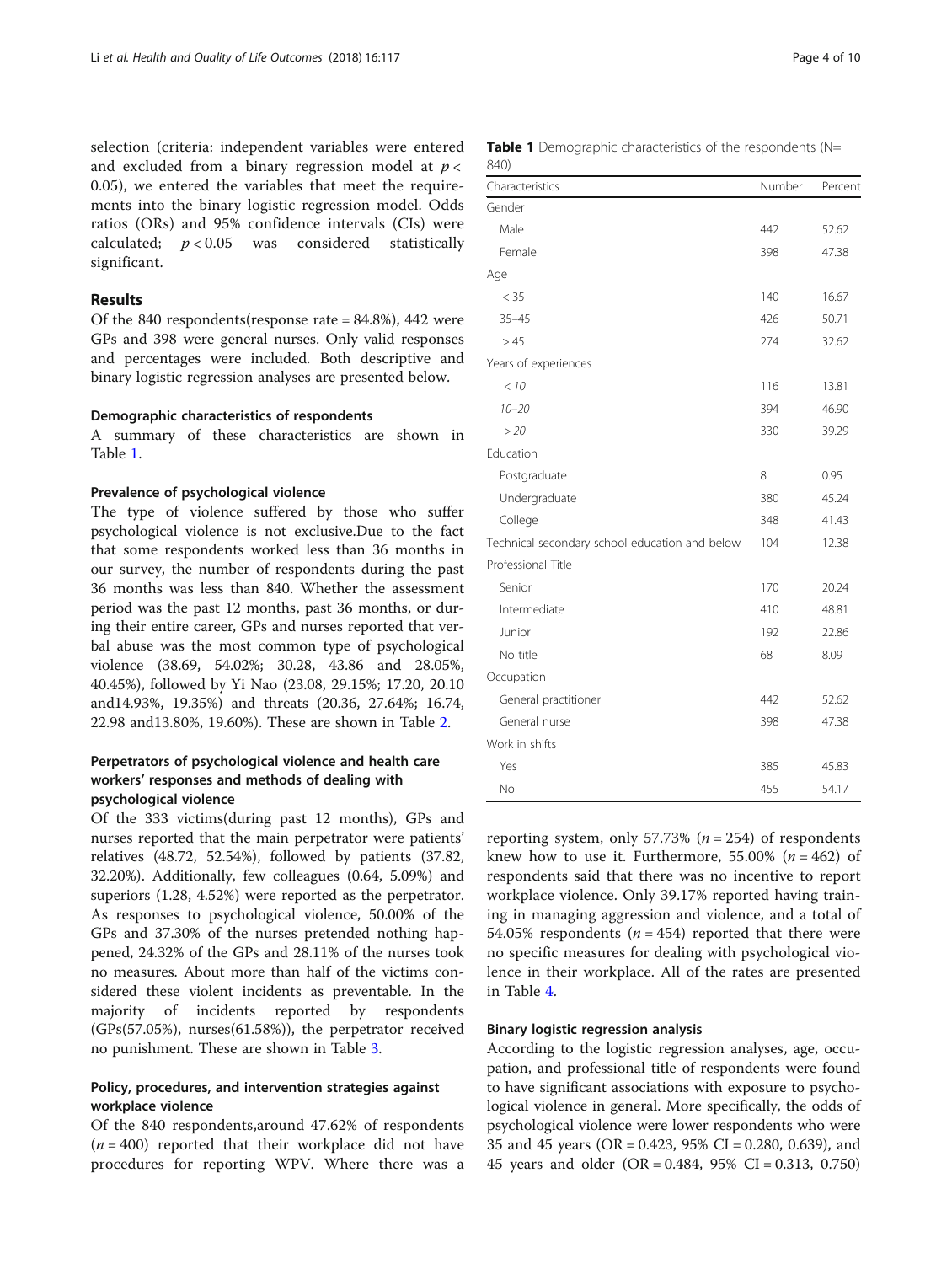| Violence type            |           | During career |              |       |     | During past 36 months |     |              | During past 12 months |           |     |              |  |
|--------------------------|-----------|---------------|--------------|-------|-----|-----------------------|-----|--------------|-----------------------|-----------|-----|--------------|--|
|                          | GPs (442) |               | Nurses (398) |       |     | GPs (436)             |     | Nurses (383) |                       | GPs (442) |     | Nurses (398) |  |
|                          | N         | $\%$          | N            | $\%$  | Ν   | %                     | Ν   | %            | N                     | %         | N   | %            |  |
| Verbal abuse             | 171       | 38.69         | 215          | 54.02 | 132 | 30.28                 | 168 | 43.86        | 124                   | 28.05     | 161 | 40.45        |  |
| Yi Nao                   | 102       | 23.08         | 116          | 29.15 | 75  | 17.20                 | 77  | 20.10        | 66                    | 14.93     | 77  | 19.35        |  |
| Threat                   | 90        | 20.36         | 110          | 27.64 | 73  | 16.74                 | 88  | 22.98        | 61                    | 13.80     | 78  | 19.60        |  |
| Verbal sexual harassment | 68        | 15.38         | 104          | 26.13 | 48  | 11.01                 | 75  | 19.58        | 45                    | 10.18     | 57  | 14.32        |  |
| Sex harassment           | 38        | 8.60          | 62           | 15.58 | 32  | 7.34                  | 44  | 11.49        | 27                    | 6.11      | 37  | 9.30         |  |
| Any type of violence     | 198       | 44.80         | 229          | 57.54 | 164 | 37.61                 | 207 | 54.04        | 153                   | 34.62     | 180 | 45.23        |  |

<span id="page-4-0"></span>Table 2 Prevalence of psychological violence

compared with those who were < 35 years old. Regarding occupation, compared to GPs, the odds of experiencing psychological violence were higher among general nurses (OR = 1.787, 95% CI = 1.330, 2.402). Respondents with lower professional titles had lower odds of being victims of psychological violence compared to respondents with higher professional titles (OR = 0.632, 95%  $CI = 0.541, 0.739$ . Finally, the odds of psychological violence were lower among those not working in shifts compared to those engaged in shift work  $(OR = 0.613,$ 

Table 3 Perpetrators of psychological violence and health care workers' response to and method of dealing with psychological violence ( $N = 333$ 

|                                            | General practitioner |               | Nurse  |       |
|--------------------------------------------|----------------------|---------------|--------|-------|
| Perpetrator                                | N(156)               | $\frac{0}{0}$ | N(177) | $\%$  |
| Patient                                    | 59                   | 37.82         | 57     | 32.20 |
| Patient's relative                         | 76                   | 48.72         | 93     | 52.54 |
| Colleague                                  | $\mathbf{1}$         | 0.64          | 9      | 5.09  |
| Supervisor                                 | $\overline{2}$       | 1.28          | 8      | 4.52  |
| Others                                     | 18                   | 11.54         | 10     | 5.65  |
| Respond to the incident(Multiple choice)   | N(410)               | $\%$          | N(497) | $\%$  |
| No measures to take                        | 36                   | 24.32         | 52     | 28.11 |
| Pretend nothing happened                   | 74                   | 50.00         | 69     | 37.30 |
| Told the person to stop                    | 45                   | 30.41         | 52     | 27.66 |
| Told friends/family                        | 66                   | 44.59         | 68     | 36.76 |
| Sought counseling                          | 18                   | 12.16         | 19     | 10.11 |
| Told a colleague                           | 56                   | 37.84         | 77     | 41.62 |
| Transferred to another position            | 20                   | 13.51         | 25     | 16.89 |
| Reported it to a senior staff member       | 56                   | 37.84         | 77     | 41.62 |
| Completed incident/accident form           | 9                    | 6.08          | 19     | 10.27 |
| Pursued prosecution                        | 15                   | 10.14         | 16     | 8.64  |
| Completed a compensation claim             | $\overline{7}$       | 4.73          | 9      | 4.86  |
| Sought help from the union                 | 8                    | 5.41          | 14     | 7.57  |
| The incident could have been prevented     | N(156)               | $\%$          | N(177) | $\%$  |
| Yes                                        | 88                   | 56.41         | 105    | 59.32 |
| <b>No</b>                                  | 68                   | 43.59         | 72     | 40.68 |
| Consequence for the perpetrator            | N(156)               | $\%$          | N(177) | $\%$  |
| None                                       | 89                   | 57.05         | 109    | 61.58 |
| Verbal warning issued by hospital managers | 49                   | 31.41         | 56     | 31.64 |
| Stopping treatment                         | 11                   | 7.05          | 7      | 3.96  |
| Reported to police                         | $\overline{7}$       | 4.49          | 5      | 2.82  |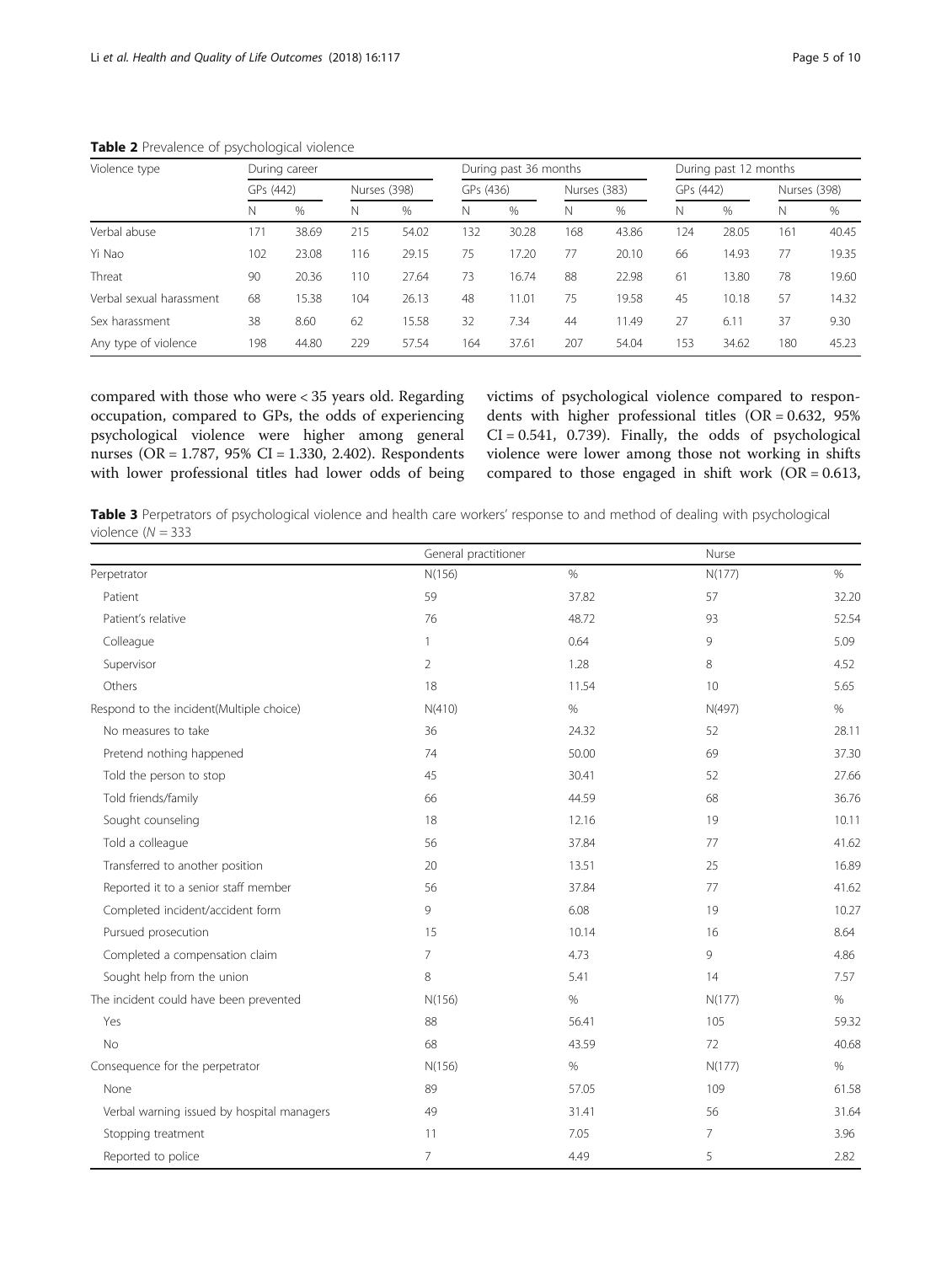<span id="page-5-0"></span>Table 4 Policy, procedures, and intervention strategies against workplace violence

|                                                            | Number | Percent |
|------------------------------------------------------------|--------|---------|
| Procedures for the reporting of violence in your workplace |        |         |
| Reporting only if suffered physical injury                 | 256    | 30.48   |
| Reporting as long as suffered verbal threat                | 184    | 21.90   |
| No                                                         | 400    | 47.62   |
| Know how to use them if have the procedures $(N = 440)$    |        |         |
| Yes                                                        | 254    | 57.73   |
| No                                                         | 186    | 42.27   |
| Encouragement to report workplace violence                 |        |         |
| Yes                                                        | 378    | 45.00   |
| No                                                         | 462    | 55.00   |
| Train in the management of aggression and violence         |        |         |
| Yes                                                        | 329    | 39.17   |
| No                                                         | 500    | 59.52   |
| Data lost                                                  | 11     | 1.31    |
| Specific measures to deal with the psychological violence  |        |         |
| Yes                                                        | 248    | 29.52   |
| no                                                         | 454    | 54.05   |
| Do not know                                                | 138    | 16.43   |

95% CI = 0.455,0.826). All results are presented in Table [5.](#page-6-0)

# Discussion

In terms of the prevalence of psychological violence, our findings are similar to those reported from other countries, which have shown that verbal abuse is the most frequent type of violence [\[16](#page-8-0)–[24\]](#page-8-0). Most pressingly, the results indicate that most health care workers suffer from verbal abuse, which suggests that there is an urgent need for policymakers or hospital managers to develop responses.

Arguably the most interesting finding in our study is that health care workers with higher level professional titles had higher odds of psychological violence, which has rarely been found in previous literature. Why is this the case? We suggest several reasons. First, health care workers with higher-level titles are often in contact, during their medical work, with patients or their families who are seriously ill. As such, when the effects of their treatment fall short of the patients' and families' expectations, these parties might blame the doctors, thus further triggering psychological violence. Second, those healthcare workers with higher titles might be involved in larger health care issues and medical disputes than those with lower titles in their daily work. Thus, they would have a greater likelihood of suffering from psychological violence.

General nurses were most exposed to psychological violence. First of all,nurses are more likely to encounter aggressive behavior because they tend to communicate and interact more with patients and their families than GPs. Second, according to the 2013 China Health Statistics Yearbook, the number of health workers in township hospitals in Heilongjiang Province in 2013 reached 2.26: 1 [[28](#page-8-0)].This means that nurses in township hospitals have more work to do in their day-to-day work than doctors do. High workloads make them unable to fully meet the service needs of patients during the limited working hours, but also more prone to work under high pressure errors, resulting in patient dissatisfaction with the work of nurses. Furthermore, they frequently work at nights, have higher stress and workloads, and lack good management policies and support [\[31](#page-8-0)–[34](#page-8-0)]. WPV has been found to be associated with stress and work strain; this connection is believed to be circular, as work strain and stress can be causes of WPV, which in turn leads to greater work strain and stress. Worse still, the increased negative stress leads to a greater likelihood of not only WPV, but also burnout, suicide, and even murder. Notably, the directional relationship of stress to violence is usually mediated by various factors, while the relationship of violence to stress is direct [\[35,](#page-8-0) [36\]](#page-8-0). Our study also found that health care workers who work in shifts show greater odds of psychological violence. We suspect that stress is implicated in this result as well: namely, those who often work in shifts might have higher stress levels and workloads, thus increasing the likelihood of WPV.

The logistic regression analysis also revealed that respondents of younger age had greater odds of experiencing psychological violence. Other studies have provided evidence that as health care workers' age increases, the frequency of experiencing violence decreases [[29](#page-8-0), [37,](#page-8-0) [38\]](#page-8-0).

In our study, we found some risk factors for psychosocial violence among healthcare workers in township hospitals in China.However, in the case of multiple risk factors clustering in one person (for example, a younger nurse with a shift experience a greater chance of psychological violence than a township health worker with only one risk factor experiences psychological violence.Interestingly, in practice, older doctors tend to have a higher professional title. In our study, doctors with high professional titles were found to have a higher risk of psychological violence. Therefore, in this case, the probability of their being subjected to psychological violence remains to be studied.

The present study has shown that patients' families are the main source of psychological violence. Previous studies have similarly reported that 64.52 to 98.8% of aggressors are patients' relatives [[39](#page-8-0)–[41\]](#page-8-0). This might be because, first, patients' relatives tend to experience considerable stress due to economic, spiritual, and even social factors related to their family member's illnesses. Furthermore, when they have high expectations for treatment and lack sufficient understanding of disease severity, they might feel increasingly helplessness and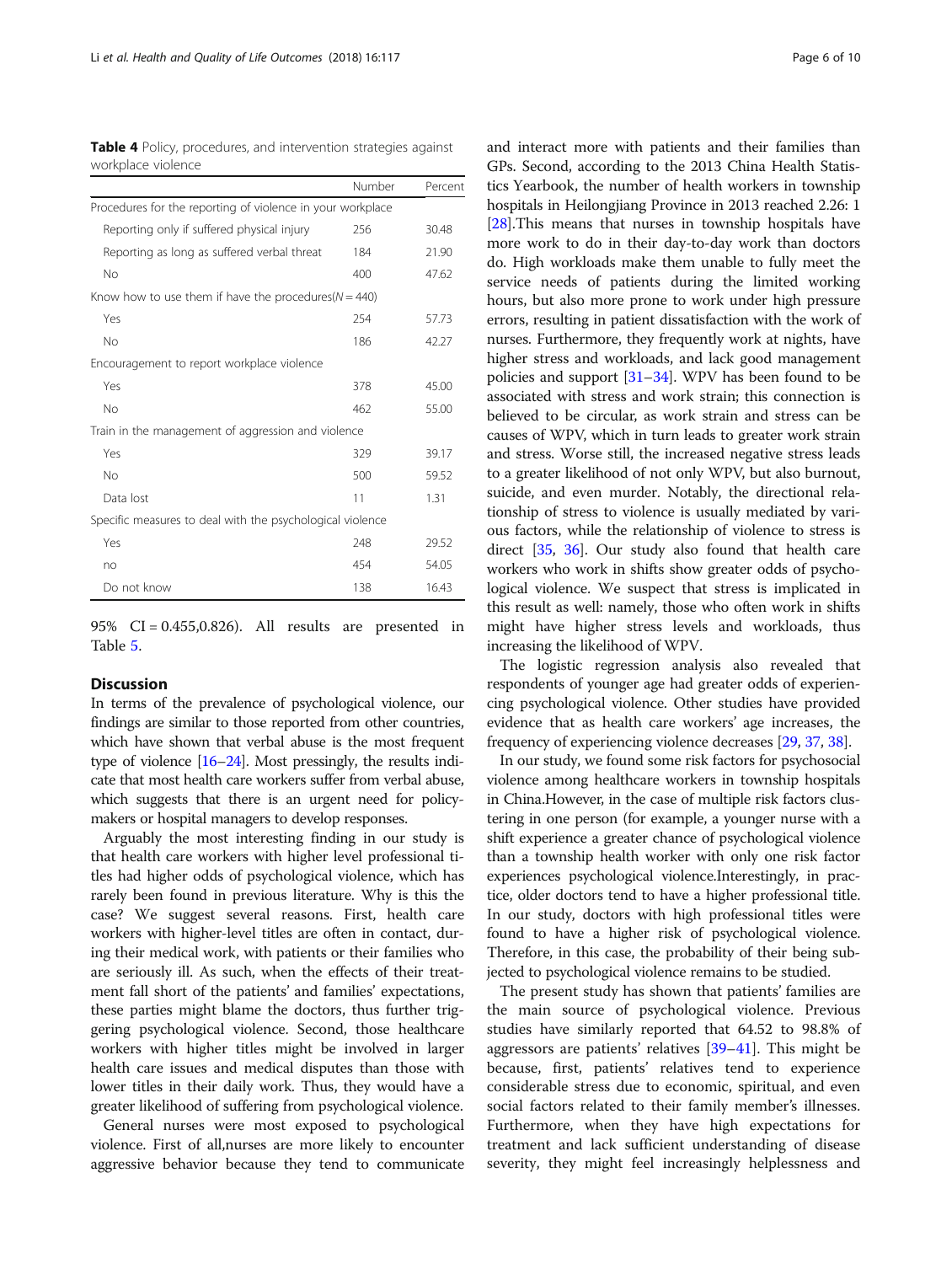| Characteristics    |                                                      | Psychological violence ( $n = 333$ ) |                           |            |                       |                    |                        |            |                                        |               |                                      |                           |               |
|--------------------|------------------------------------------------------|--------------------------------------|---------------------------|------------|-----------------------|--------------------|------------------------|------------|----------------------------------------|---------------|--------------------------------------|---------------------------|---------------|
|                    |                                                      |                                      | Univariate analysis       |            |                       |                    |                        |            | logistic regression<br>(initial model) |               | logistic regression<br>(final model) |                           |               |
|                    |                                                      | Yes                                  |                           | No         |                       | $X^2$              | $\overline{p}$         | <b>ORs</b> | 95% CIs                                | $\mathcal{P}$ | ORs                                  | 95% CIs                   | $\mathcal{P}$ |
|                    |                                                      | n                                    | $\%$                      | $\sqrt{n}$ | $\frac{0}{6}$         |                    |                        |            |                                        |               |                                      |                           |               |
| Gender             | Male                                                 | 200                                  |                           |            | 45.25 242 54.75 0.000 |                    | 0.995                  | 1.00       | Reference                              |               |                                      |                           |               |
|                    | Female                                               | 180                                  | 45.23 218 54.77           |            |                       |                    |                        | 0.809      | $(0.586, 1.116)$ 0.379                 |               |                                      |                           |               |
| Age                | $<$ 35                                               | 73                                   | 51.41                     | 69         | 48.59 9.922           |                    | 0.007                  | 1.00       | Reference                              |               | 1.00                                 | Reference                 |               |
|                    | $35 - 45$                                            | 156                                  | 36.97 266 63.03           |            |                       |                    |                        | 0.423      | (0.280,<br>0.639                       | < 0.001       | 0.473                                | (0.283,<br>0.832)         | 0.006         |
|                    | >45                                                  |                                      | 104 37.68 172 62.32       |            |                       |                    |                        |            | 0.484 (0.313,<br>0.750                 | 0.001         | 0.544                                | (0.333,<br>0.956          | 0.009         |
| Years of           | < 10                                                 | 49                                   | 41.53 69                  |            |                       | 58.47 1.160        | 0.560                  | 1.00       | Reference                              |               |                                      |                           |               |
| experiences        | $10 - 20$                                            | 147                                  | 37.69                     |            | 243 62.31             |                    |                        | 0.640      | (0.380, 1.079)                         | 0.094         |                                      |                           |               |
|                    | > 20                                                 |                                      | 137 41.27 195 58.73       |            |                       |                    |                        | 0.445      | $(0.024 -$<br>8.187)                   | 0.498         |                                      |                           |               |
| Education          | Postgraduate                                         | 4                                    | 50.00 4                   |            |                       | 50.00 14.057 0.003 |                        | 1.00       | Reference                              |               |                                      |                           |               |
|                    | Undergraduate                                        | 135                                  | 35.71                     |            | 243 64.29             |                    |                        | 0.645      | $(0.146, 2.848)$ 0.562                 |               |                                      |                           |               |
|                    | College                                              |                                      | 158 45.14 192 54.86       |            |                       |                    |                        |            | 1.136 (0.260,4.969) 0.866              |               |                                      |                           |               |
|                    | Technical secondary<br>school education<br>and below | 28                                   | 26.92 76                  |            | 73.08                 |                    |                        |            | 0.708 (0.156,3.215) 0.655              |               |                                      |                           |               |
| Occupation         | General Practitioner                                 |                                      | 156 35.29 286 64.71 7.373 |            |                       |                    | 0.007                  | 1.00       | Reference                              |               | 1.00                                 | Reference                 |               |
|                    | General nurse                                        |                                      | 177 44.47 221 55.53       |            |                       |                    |                        |            | 1.787 (1.330,<br>2.402                 | 0.001         | 1.832                                | (1.520,<br>2.603)         | 0.001         |
| Professional title | Senior                                               |                                      | 102 58.62 72              |            |                       |                    | $41.38$ 33.033 < 0.001 | 1.00       | Reference                              |               | 1.00                                 | Reference                 |               |
|                    | Intermediate/Junior/No title 231 34.68 435 65.32     |                                      |                           |            |                       |                    |                        |            | $0.632$ $(0.541,$<br>0.739             | < 0.001       | 0.680                                | (0.571,<br>0.810          | < 0.001       |
| Work in shifts     | Yes                                                  |                                      | 169 43.90 216 56.10 5.374 |            |                       |                    | 0.020                  | 1.00       | Reference                              |               | 1.00                                 | Reference                 |               |
|                    | <b>No</b>                                            |                                      | 164 36.04 291 63.96       |            |                       |                    |                        |            | 0.613 (0.455,0.826) 0.001              |               |                                      | 0.675 (0.506,0.901) 0.008 |               |

<span id="page-6-0"></span>Table 5 Risk factors associated with psychological violence among GPs and general nurses in township hospitals in Heilongjiang province (binary logistic regression model results)

become discontented with staff, thus leading them to commit WPV [\[42](#page-8-0)]. Second, there might be miscommunication between patients' families and health care staff, especially nurses, which suggests the necessity of improving the quantity and quality of nurses' communication with patients and families.

In conclusion, through our research, we found some risk factors for health care workers who are more susceptible to psotection of these groups. For example, first of all, it is necessary to have sufficient financial support and safety facilities, in particular to strengthen the human resources provision of rural hospitals. Second, when it comes to helping township hospitals in tertiary hospitals in cities in China, the content of psychological violence prevention and treatment can be increased. In addition, in view of the patient's sexual harassment of female health workers, we believe that early education and prevention are effective ways to solve such problems. For this reason, medical undergraduate and young doctors should train and inform

about sexual harassment and how to deal with sexual harassment [\[43\]](#page-8-0).

Notably, 55.63% of GPs and 62.64% of nurses referred that the perpetrators did not receive any kind of punishment. This should be a matter of concern, especially because evidence shows that WPV usually results in shortand long-term effects on victims' physical and psychological state, and even their professional performance [\[44,](#page-8-0) [45](#page-9-0)]. Other studies [[46](#page-9-0), [47\]](#page-9-0) have shown that individuals who experience psychological violence, and endure feelings/ symptoms over time, might be at risk for adverse mental health outcomes such as acute stress disorder or post-traumatic stress disorder.

Why does most of the psychological violence of health care workers have a lower reporting rate? One of the reasons for underreporting is the assessment of the seriousness of health care workers about the violence they have suffered. If the victim considers that some issues of psychological violence are not particularly serious, they may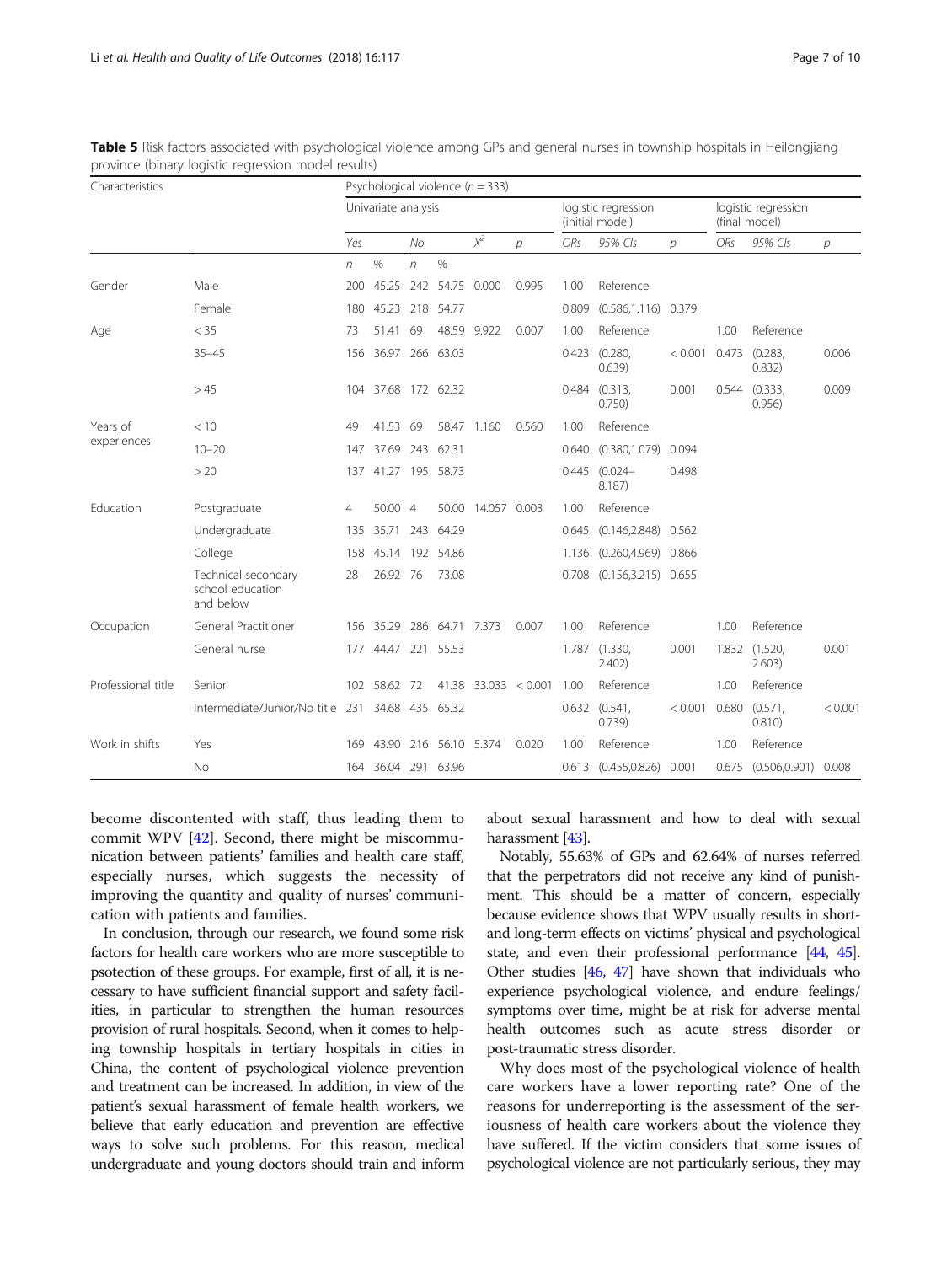not report. Ownship health workers may treat less-severe psychological violence (such as light verbal abuse) as part of the job and will not report such incidents [[48](#page-9-0)]. If the victims thought that the problem was not serious, they might not report it. Second, this finding might be related to the fact that most perpetrators did not receive any kind of punishment. In other words, workers might have thought that responding to the incident would be of no use. Finally, more than half of the respondents said that their hospitals did not have specific measures for dealing with psychological violence and did not encourage the reporting of WPV in our study, which might have led victims to choose to remain silent. To solve this issue, a priority for hospital leaders would be paying greater attention to psychological violence and learning of the serious of the consequences for health care workers' physical and mental health as well as the functioning of the entire health system.

The majority of respondents in our study reported that there were no procedures for reporting violence in their workplace; when there were such procedures, many only reported incidents of physical violence. Although the results were not significant, having procedures for reporting violence is considered a protective factor for WPV by many researchers. However, only having procedures for reporting violence is insufficient; hospital leaders must also encourage employees to report incidents of WPV. The attention of hospital leaders is an important prerequisite of dealing with violence. However, one consequence of a failure to report WPV is an absence of evidence to help health policymakers become aware of WPV.

Only 39.17% of respondents reported having training in the management of aggression and violence in our study. This suggests that training must be sustained at the organizational level in order to prevent and respond to psychological violence. From a management perspective, first, hospital managers should organize medical staff to convene an exchange of medical violence experiences. By pooling experience in this way, hospitals could ensure the early prevention and reduce the harm caused by violence. Second, these managers should assess current riot control measures in their respective health facilities. Finally, they might refer to violence prevention research in other preventive health care institutions [[49](#page-9-0)–[52](#page-9-0)], and to train staff to prevent and respond to hospital violence, such as by teaching emotional conditioning skills to help staff manage patients' or families' negative emotions (e.g., medical anger) and or interpersonal communication skills to promote more effective communication between patients and staff.

# Limitations

The present study has several limitations. First, because of time and resource restrictions, our study was limited to 90 purposively selected township hospitals in a single province in China. Therefore, we cannot generalize our findings to all of the township hospitals in Heilongjiang province or all of China. However, our findings might provide a guide for further research on WPV in Chinese township hospitals. Second, this study was retrospective and involved questionnaires that required respondents to recall events occurring in the past 12 months. This makes the data subject to recall bias.

# Conclusions

Township hospitals are important primary health care institutions in China, and it is becoming increasingly important to attend to WPV in these hospitals. The results of this study indicate that there is a high prevalence of psychological violence against health care workers in such hospitals. Considering that more than half of respondents did not report the violence, it is important to establish appropriate reporting systems and provide training programs for health professionals in order to prevent and manage WPV, especially psychological violence. This study found some risk factors of psychological violence among general practitioners and nurses in township hospitals in Heilongjiang Province, which provided a good reference for our policy making and the management of township hospitals to prevent psychological violence in hospitals.However, our extrapolation of our results also requires increasing the sample size or taking into account the specific circumstances of each region. For future research, we would like to assess the effectiveness of current measures to prevent and resolve violence in Chinese township hospitals.

#### Abbreviations

GPs: General practitioners; WHO: World Health Organization; WPV: Workplace violence

#### Acknowledgments

The authors would like to thank all of the study participants for their detailed information. We are also very grateful to the Institutional Review Board of Harbin Medical University for their ethical approval. We further thank Dr. Jiao Mingli for her guidance in writing the manuscript.

#### Funding

This study was funded by the Natural Science Foundation of China (71273002, 71473064); Education Department of Heilongjiang Province (JGXM-HLJ-2014087, education reform project 349); Talent Cultivation Program of Heilongjiang Province (1252-NCET-020); China Postdoctoral Research Fund First Aid and Special Aid (2015 M570211, 2016 T90181).

#### Availability of data and materials

The collected data were used to publish an article about physical violence in 2015 in PLoS ONE.

#### Authors' contributions

PL, KX and HQ drafted the manuscript; MJ designed the study; YH, LG, LL, HS and ZK collected the data; MJ, QW, HQ and YL analyzed the data; HM, ML, YC and HF contributed to the manuscript's revision. All authors approved the final manuscript for publication.

#### Ethics approval and consent to participate

Ethical approval was granted by the Institutional Review Board of Harbin Medical University before data collection commenced, and all procedures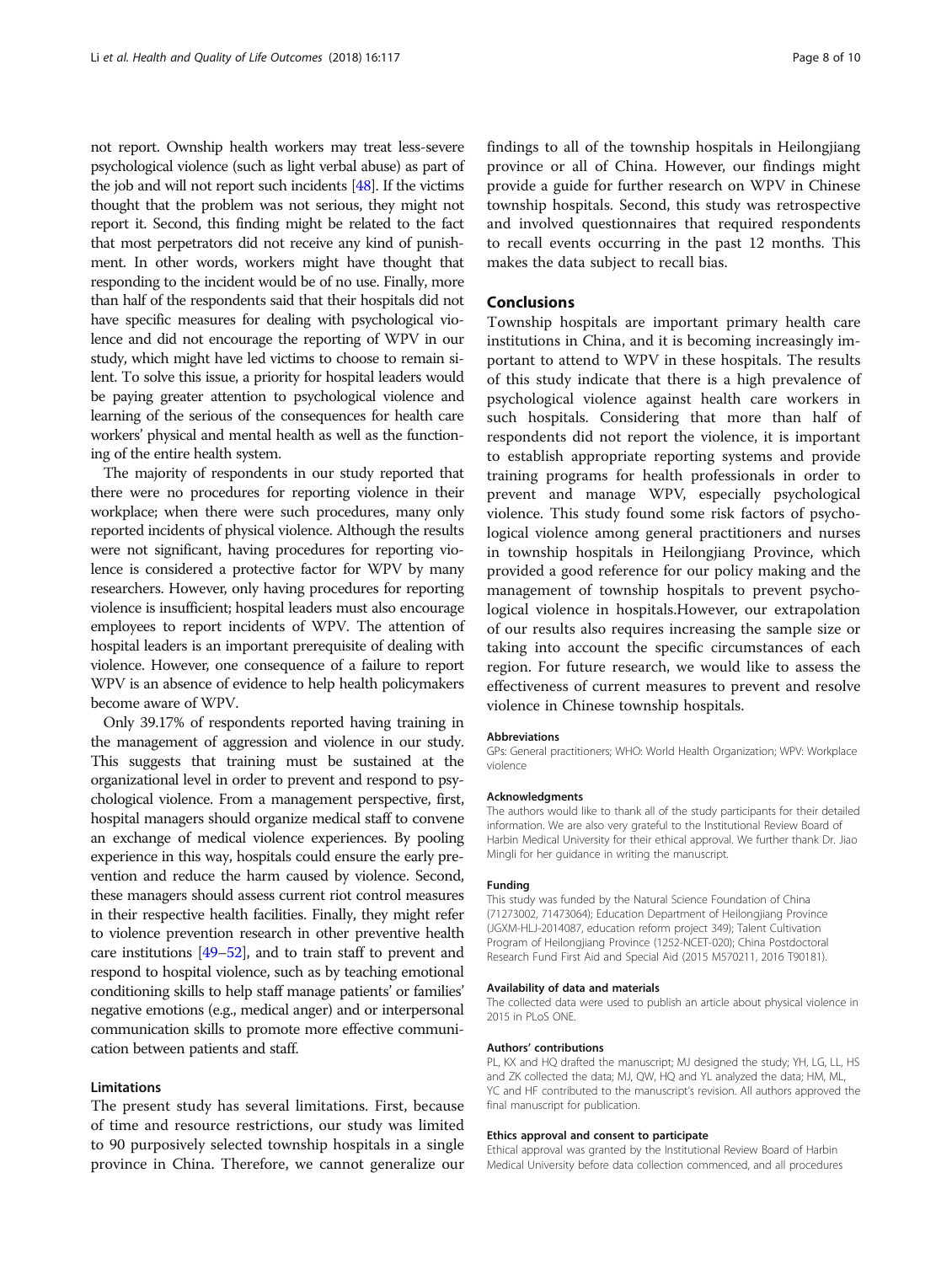<span id="page-8-0"></span>were approved by each study hospital. All participants gave their informed content to participate (Project Identification Code: HMUIRB20160014).

#### Consent for publication

This study has obtained consent to publish from the participants to report individual data.

#### Competing interests

The authors declare that they have no competing interests.

# Publisher's Note

Springer Nature remains neutral with regard to jurisdictional claims in published maps and institutional affiliations.

#### Author details

<sup>1</sup>Department of Health Policy and Hospital Management, School of Public Health, Harbin Medical University, Harbin 150081, China. <sup>2</sup>Endocrine and Metabolic Diseases, the 2nd Affiliated Hospital of Harbin Medical University, Harbin 150081, China. <sup>3</sup>Department of Health Management, Harbin Medical University, Harbin 150081, China. <sup>4</sup>Institute of Quantitative and Technical Economics, Chinese Academy of Social Science, Beijing 100000, China. 5 Department of Social Medicine, School of Public Health, Harbin Medical University, Harbin 150081, China. <sup>6</sup>Department of Medical Demography, School of Public Health, Harbin Medical University, Harbin 150081, China. <sup>7</sup>Otorhinolaryngology, the 2nd Affiliated Hospital of Harbin Medical University, Harbin 150081, China.

#### Received: 13 April 2017 Accepted: 21 May 2018 Published online: 05 June 2018

#### References

- 1. Krug EG, Dahlberg LL, Mercy JA, Zwi AB, Lozano R. World report on violence and health. Geneva: World Health Organization; 2002.
- 2. Smith-Pittman MH, Mckoy YD. Workplace violence in healthcare environments. Nurs Forum. 1999;34:5–13.
- 3. Esmaeilpour mscn bscn rn M, Salsali phd mscn bscn rn M, Ahmadi phd mscn bscn rn F. Workplace violence against Iranian nurses working in emergency departments. Int Nurs Rev. 2011;58(1):130.
- 4. Shiao JS, Tseng Y, Hsieh YT, Hsieh YT, Hsieh YT, Guo YL. Assaults against nurses of general and psychiatric hospitals in Taiwan. Int Arch Occup Environ Health. 2010;83:823–32.
- 5. Shoghi M, Sanjari M, Shirazi F, Heidari S, Salemi S, Workplace Violence MG. Abuse against nurses in hospitals in Iran. Asian Nurs Res (Korean Soc Nurs Sci). 2008;2:184–93.
- 6. Kwok R, Law Y, Li K, Ng Y, Cheung M, Fung V, et al. Prevalence of workplace violence against nurses in Hong Kong. Hong Kong Med J. 2006;12:6–9.
- 7. Ray MM. The dark side of the job: violence in the emergency department. J Emerg Nurs. 2007;33(3):257–61.
- 8. Lau JBC, Magarey J, McCutcheon H. Violence in the emergency department: a literature review. Australian Emerg Nurs J. 2004;7(2):27–37.
- 9. Cai W, Deng L, Liu M, et al. Antecedents of medical workplace violence in South China. J Interpers Violence. 2011;26:312–27.
- 10. Zampieron A, Galeazzo M, Turra S, Buja A. Perceived aggression towards nurses: study in two Italian health institutions. J Clin Nurs. 2010;19:2329–41.
- 11. Gates D, Fitzwater E, Succop P. Predicting assaults against caregivers in nursing homes. Issues Ment Health Nurs. 2003;24:775–93.
- 12. Farrell G, Cubit K. Nurses under threat: a comparison of content of 28 aggression management programs. Int J Mental Health Nurs. 2005;14:44–53.
- 13. Camerino D, Estryn-Behar M, Conway PM, van Der Heijden B, Hasselhorn HM. Work-related factors and violence among nursing staff in the European NEXT study: a longitudinal cohort study. Int J Nurs St. 2008;45(1):35–50.
- 14. Roche M, Diers D, Duffield C, Catling-Paul C. Violence toward nurses, the work environment, and patient outcomes. J Nurs Scholarship. 2010;42:13–22.
- 15. Lanza ML, Zeiss RA, Rierdan J. Non-physical violence: a risk factor for physical violence in health care settings. AAOHN J. 2006;54(9):397–402.
- 16. Pompeii LA, Schoenfisch AL, Lipscomb HJ, Dement JM, Smith CD, Upadhyaya M. Physical assault, physical threat, and verbal abuse perpetrated against hospital workers by patients or visitors in six U.S. hospitals. Am J Ind Med. 2015;58:1194–204.
- 17. Gerberich SG, Church TR, McGovern PM, et al. An epidemiological study of themagnitude and consequences of work related violence: the Minnesota nurses' study. Occup Environ Med. 2004;61:495–503.
- 18. Kelly EL, Subica AM, Fulginiti A, Brekke JS, Novaco RWA. Cross-sectional survey of factors related to inpatient assault of staff in a forensic psychiatric hospital. J Adv Nurs. 2015;71:1110–22.
- 19. Imran N. Aggression and violence towards medical doctors and nurses in a public health care facility in Lahore, Pakistan: a preliminary investigation. Khyber medical university Journal. 2013;5:179–18.
- 20. Al-Ali NM, Al FI, Al-Niarat TF. The impact of training program on nurses' attitudes toward workplace violence in Jordan. Applied Nursing Research Anr. 2016;30:83.
- 21. Hsieh HF, Chang SC, Wang HH. The relationships among personality, social support, and resilience of abused nurses at emergency room and psychiatric Ward in Taiwan[J]. Women & Health. 2016;57(1):40–51.
- 22. Lo TW, Chappell D, Kwok SI, et al. Workplace violence in Hong Kong, China: nature, impact, and preparedness. Int J Offender Ther Comp Criminol. 2012; 56(6):955–75.
- 23. Magnavita N, Heponiemi T. Violence towards health care workers in a public health Care Facility in Italy: a repeated cross-sectional study. BMC Health Serv Res. 2012;12(1):127–39.
- 24. Jia X, Zhou H, Zhao Y, et al. Investigation on violence and injury in hospitals in China from 2003 to 2012. Chinese Hospital. 2014;3:1–3.
- 25. Jiao M, Ning N, Li Y, et al. Workplace violenceagainst nurses in Chinese hospitals: a cross-sectionalsurvey. BMJ Open. 2015;5:e006719.
- 26. Chen Z, Wang S. Analysis on the epidemiological features and risk factors of hospiatl workplace violence in Guangzhou. Chin J epidemiol. 2004;25:No 1. (In Chinese)
- 27. Zhao X, Huang H, Li L, Wang Y, Chen SJ. The reasons and countermeasures of lack of general practitioners in the township health hospitals in China. School Health Manag Educ. 2014;17(25):2926–9.
- 28. China Statistical Yearbook of Health Care. (2013). Available from [http://www.](http://www.moh.gov.cn) [moh.gov.cn](http://www.moh.gov.cn). Accessed 10 July 2014.
- 29. Xing K, Jiao M, Ma H, Qiao H, Hao Y, Li Y, et al. Physical violence against general practitioners and nurses in Chinese township hospitals: a crosssectional survey. PLoS One. 2015;10(11):e0142954.
- 30. ILO/ICN/WHO/PSI. Framwork guidelined for affressing workplace violence in health sector. 2002.
- 31. Teymourzadeh E, Rashidian A, Arab M, Akbari-Sari A, Hakimzadeh SM. Nurses exposure to workplace violence in a large teaching. Int J Health Policy Manag. 2014;3:301–5.
- 32. Oztunc G. Examination of incidents of workplace verbal abuse against nurses. J Nurs Care Qual. 2006;21:360.
- 33. Khademi M, Mohammadi E, Vanaki Z. Nurses' experiences of violation of their dignity. Nurs Ethics. 2012;19:328–40.
- 34. Khademloo M, Moonesi FS, Gholizade H. Health care violence and abuse towards nurses in hospitals in north of Iran. Glob J Health Sci. 2013;5:211.
- Gates DM, Gillespie GL, Succop P. Violence against nurses and its impact on stress and productivity. Nurs Econ. 2011;29:59–66.
- 36. Magnavita N. Workplace violence and occupational stress in healthcare workers: a chicken-and-egg situation—results of a 6-year follow-up study. J Nurs Scholarsh. 2014;46:366–76.
- 37. Kamchuchat C, Chongsuvivatwong V, Oncheunjit S, Yip TW, Sangthong R. Workplace violence directed at nursing staff at a general hospital in southern Thailand. J Occup Health. 2008;50(2):201–7.
- 38. Algwaiz WM, Alghanim SA. Violence exposure among health care professionals in Saudi public hospitals:a preliminary investigation. Saudi Med J. 2012;33:76–82.
- 39. Rafati Rahimzadeh M, Zabihi A, Verbal HSJ. Physical violence on nurses in hospitals of Babol University of Medical Sciences. HAYAT. 2011;17(2):5–11.
- 40. Talas MS, Kocaoz S, Akguc SA. Survey of violence against staff working in the emergency department in Ankara, Turkey. Asian Nurs Res (Korean Soc Nurs Sci). 2011;5(4):197–203.
- 41. Aghilinejad M, Nojomi M, Mehdi S, Mohammad S. Study of prevalence of violence against nurses and related factors. Razi. J Med Sci. 2011;18(86):49–58.
- 42. Zuhui C, Shengyong W, Yecheng L, Chunxia J. Analysis on the epidemiological features and risk factors of hospital workplace violence in Guangzhou. Chin. J Epidemiol. 2004;25(1):3–5.
- 43. Tolhurst H, Baker L, Murray G, et al. Rural general practitioner experience of work-related violence in Australia. Aust J Rural Health. 2003;11(5):231–6.
- 44. Erkol H, Gökdoğan MR, Erkol Z, Boz B. Aggression and violence towards health care providers–a problem in Turkey? J Forensic Legal Med. 2007;14:423–8.